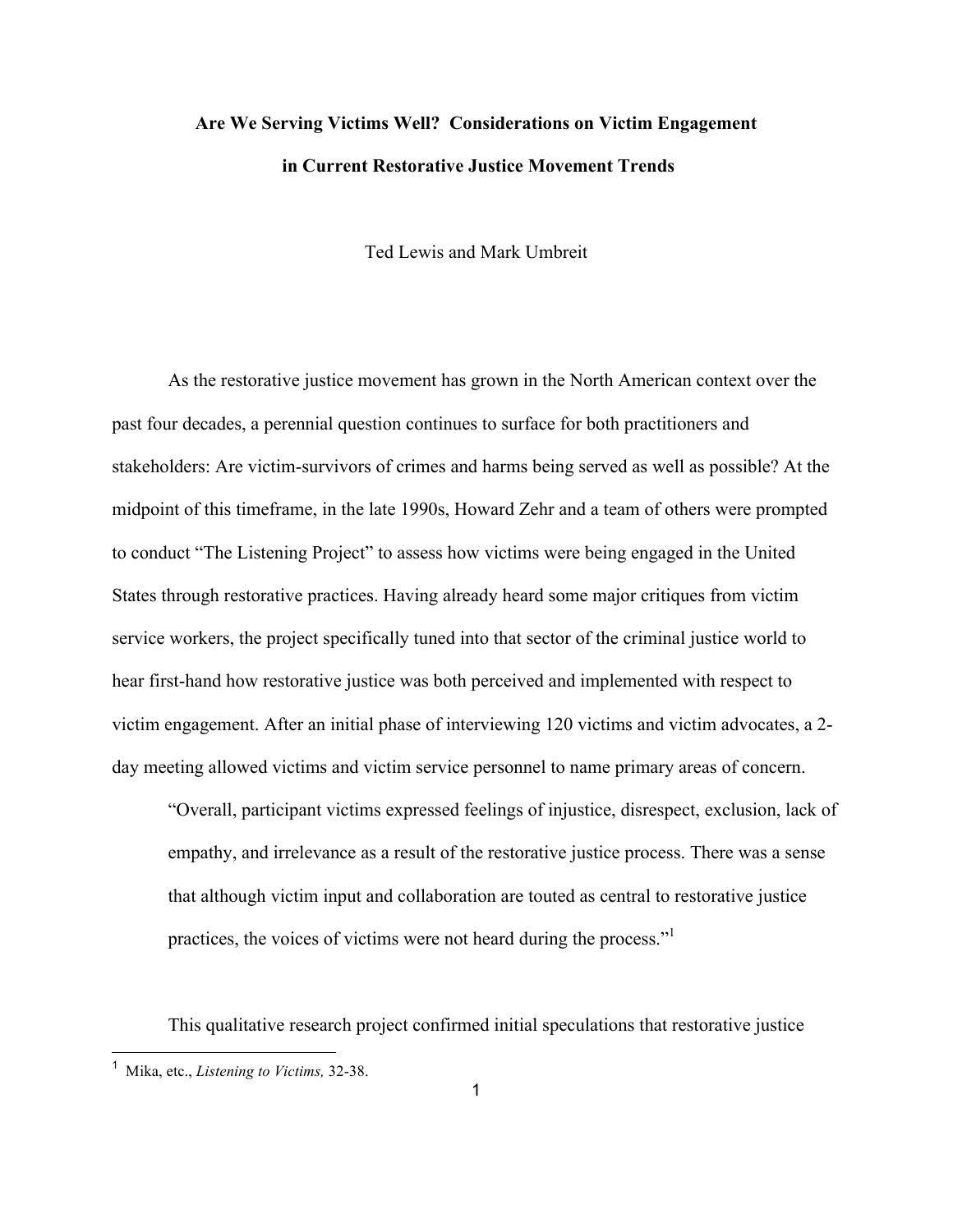practices, after two decades of growth, had migrated toward offender-centric services, even when the language of victim-orientation or victim-centeredness was present in program literature. According to the authors of this study, the critiques can be summarized as follows:

- **Lack of Inclusion:** restorative justice programs were being implemented without consulting victim service agencies
- **Lack of Supports:** programs had more 'talk' than 'walk' regarding actual supports for victims
- **Lack of Sensitivity:** language in initial communications to victims lacked sensitivity to the needs of victims
- Lack of Flexibility: dialogue models and services were too limited to constructively serve all referred victims

New recommendations to address these deficiencies included a 10-task action plan that promised more responsiveness to the needs of victims and the concerns of victim advocates.<sup>2</sup> Associated with this plan was the "10 signposts for Victim Involvement" which are posted at the end of this article. These signposts essentially counterbalance the potential neglect of inclusion, supports, sensitivity, etc., stressing, as worded in the 8th signpost, how "victim opportunities for involvement are maximized."<sup>3</sup>

Canadian studies have also shown how these same trends have not been unique to the United States, revealing inadequate preparation for victims, pressures for victims to be involved,

<sup>&</sup>lt;sup>2</sup> Mika, etc., A Listening Project.

 $3$  Zehr, Achilles, Victim Advocate, Vol. 4, Issue 1 (2000).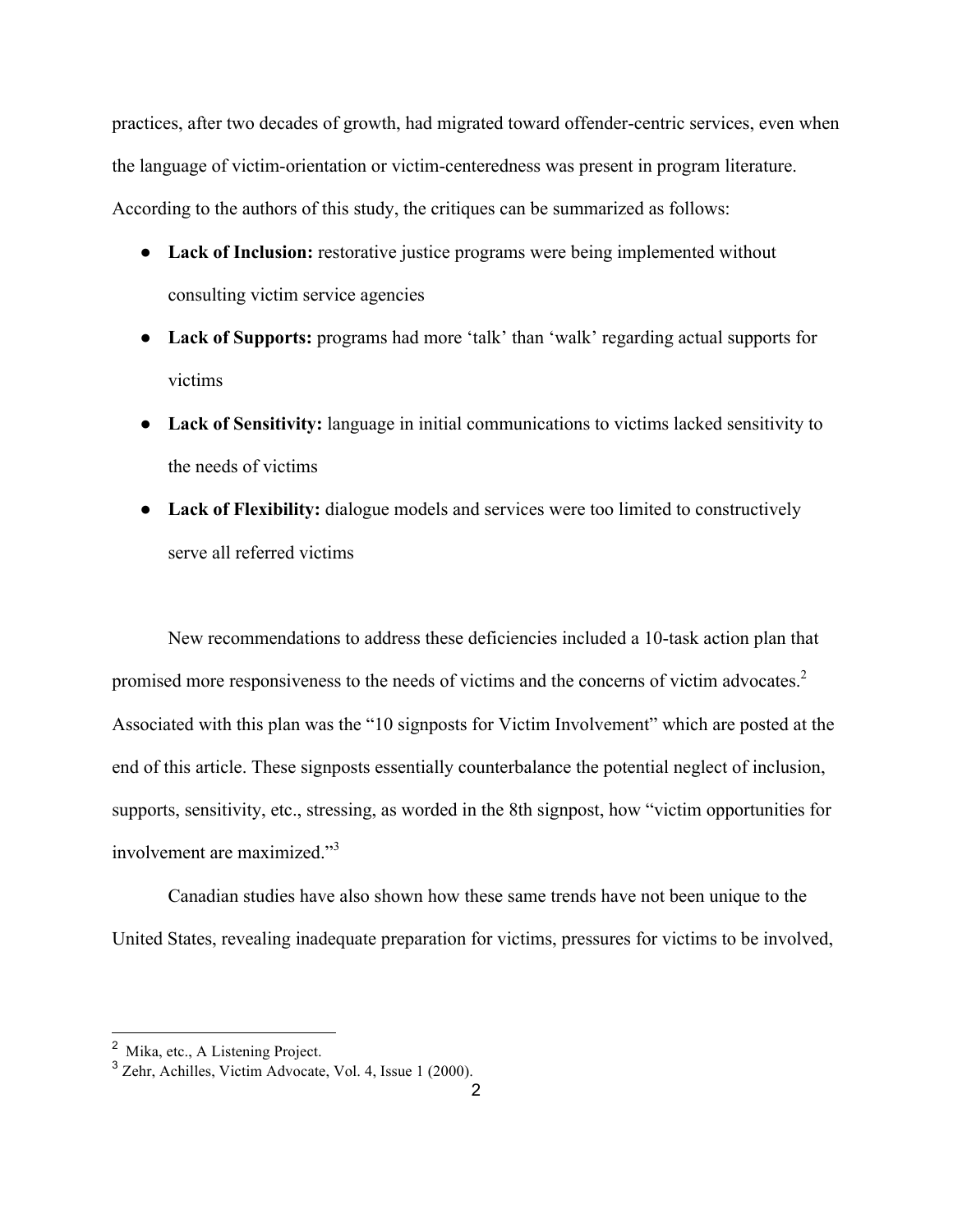and insensitivity regarding the timing of a victim's involvement.<sup>4</sup> Arlene Gaudreault has described restorative justice as a "disaggregated model" which manifests itself with considerable inconsistency.<sup>5</sup> Consequently, services which have been extended to victims are often difficult to evaluate, given the unevenness of casework. "Despite the high level of satisfaction among victims indicated by the research, particularly studies that focused on mediation, we have to be cautious still and refrain from overstating the benefits of restorative justice."<sup>6</sup> Gaudreault raises an important question. If there are major limits in restorative justice programming that fail to serve victims well, and perhaps even do occasional harm to them, how are we to understand the substantial documentation of high rates of satisfaction among victims who go through restorative dialogue processes? Several studies by Mark Umbreit have shown that more than 90% of victims in victim offender mediation or conferencing expressed satisfaction with the process of meeting the offender, and would do it again.<sup>7</sup>

One way to understand this tension is to identify how victim satisfaction may in fact be directly related to factors involving best practices that take victim sensitivity and preparation very seriously. There is no major contradiction between the negative critiques mentioned above and the positive outcomes because the many studies conducted by Umbreit and colleagues have evaluated victim offender mediation programs which implemented best practices that today would be referred to as *trauma-informed restorative practices*, emphasizing the priority of victim safety, victim choice to voluntarily agree to participate or exit at any time, and in-person

 <sup>4</sup> Wemmers, Canuto, *Victims' Experience*s, March 2002.

<sup>5</sup> Gaudreault, *The Limits of Restorative Justice,* 2005.

<sup>6</sup> Gaudreault, *The Limits of Restorative Justice,* 2005.

<sup>7</sup> Umbreit, Bradshaw, *Victim Satisfaction*, 2004; Umbreit, Coates, Vos, *The Impact of Victim*, 2004.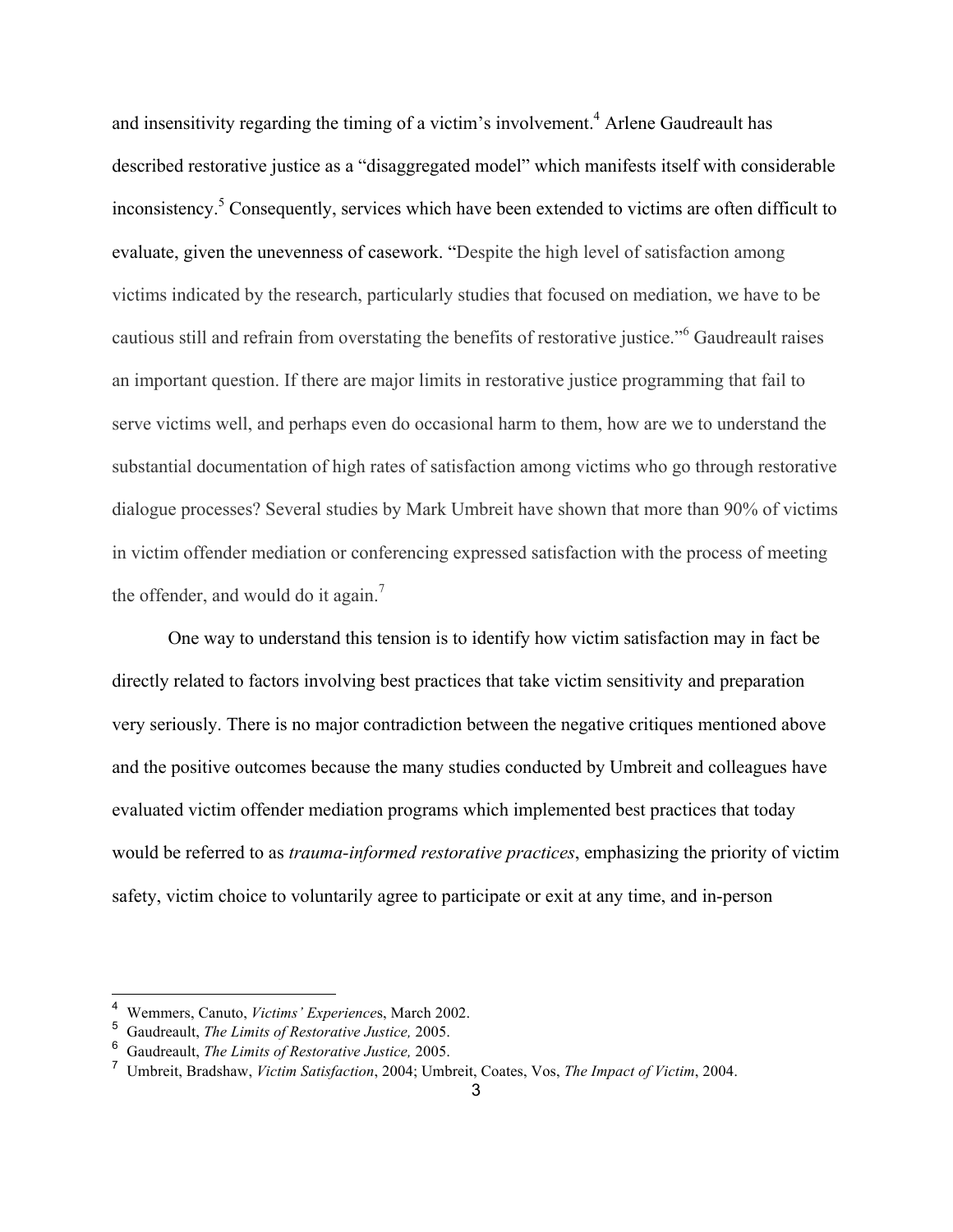preparation before face-to-face meetings with the offenders.<sup>8</sup>

But even when this seeming contradiction can be reframed in a way that makes good sense, the anecdotal evidence of North American restorative justice programming still persists in showing how victim engagement is lagging in tragic ways. Here are three examples that I (Ted Lewis) became aware of in 2016. An urban restorative justice program for youth offenders that once invited victims to participate in dialogue, has now dropped victim contacts from routine procedures because it is too time-costly. A restorative conference program, after years of operation, assessed victim participation to fall under 25%, and stakeholders were not able to identify the factors that sustained low participation. A mediation program was inviting victims to joint dialogue meetings with minimal preparation, and after mediation meetings (which included written agreements), no communications were maintained with victim parties after the dialogue sessions. And so, 15 years since the Listening Project was documented, the perennial question rings loudly in restorative programming that appear to be very offender-centric: Are we serving victims of crimes and harms as well as possible?

While the Listening Project provided a necessary bellwether to reveal the state of victim engagement in the year 2000, we are now at a similar juncture point to assess the state of the restorative justice movement. Indeed, *movement theory* itself is having a new impact on how leaders and practitioners in restorative justice are defining and even redefining the core foundations and practices. Issues of race, social conditions, historical harm, and community systems are taking center stage in the restorative world. As the Introduction to this very book indicates, the movement is shifting from restorative justice as social service to restorative justice as an agent of social transformation. Are we about helping clients or are we about social change?

 <sup>8</sup> Umbreit, Bradshaw, 2003, 2004; Umbreit, 2001; Umbreit, Armour, 2011.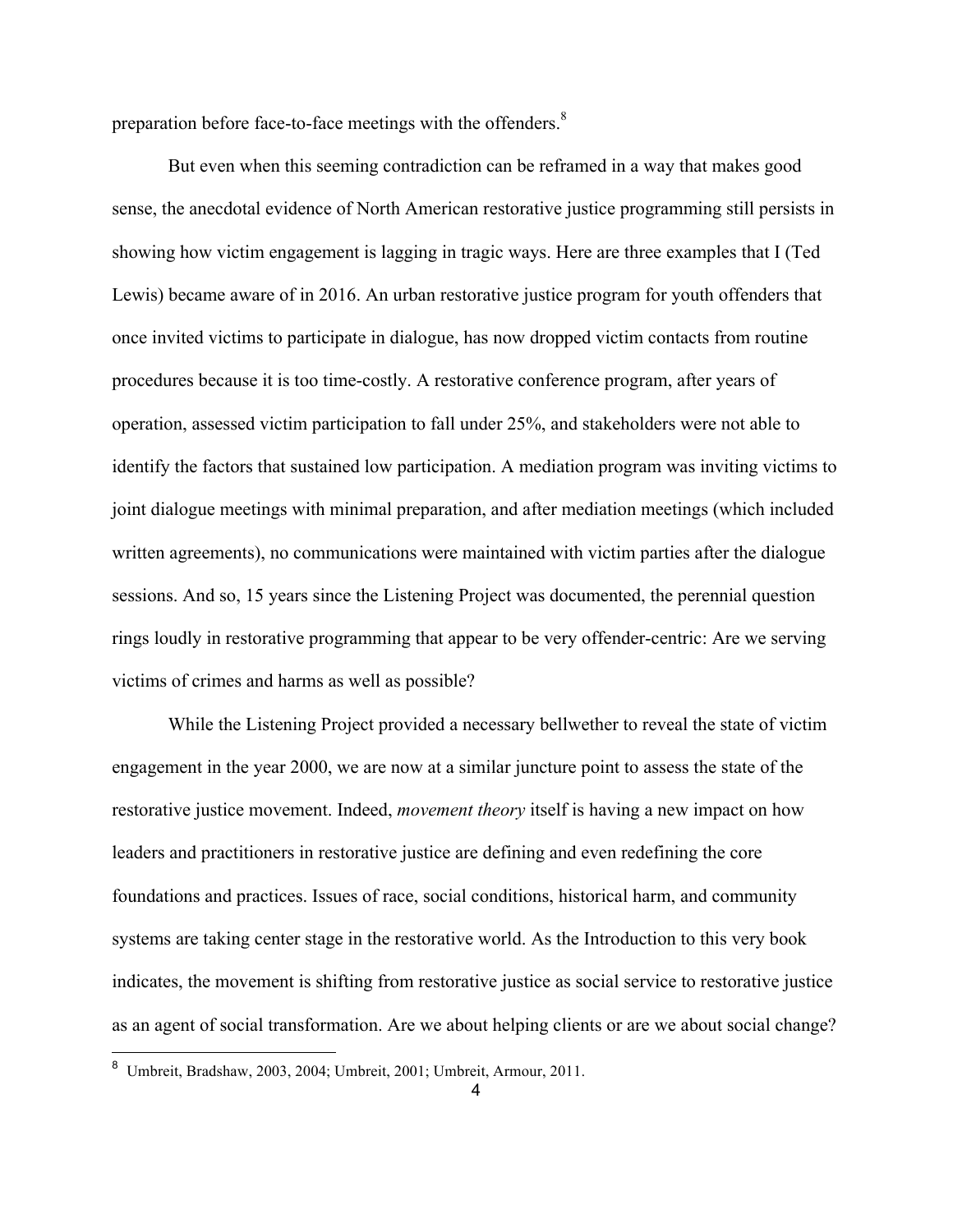Meanwhile, broader applications far beyond the realm of criminal justice are informing new conceptions of restorative justice. This is certainly seen in models that focus on prevention and community-building, hence the growth of circle processes in many realms of restorative work. In short, the shift from simply helping clients in need to promoting large-scale transformation in society is raising new opportunities as well as new challenges. This is in addition to the long-standing challenge presented by the dominant offender-centric programming throughout North America. The remainder of this paper will explore what those opportunities and challenges are with respect to victim engagement.

#### **New Shifts and New Questions**

While the restorative justice movement is itself a major paradigmatic shift away from conventional Euro-based forms of addressing conflicts and crimes, there are a number of smaller or sub-paradigmatic shifts that can be observed within the more recent evolution of the restorative movement. In other words (to extend the classic example of shifting paradigms), the Copernican revolution has already been set in motion to offset the Earth-centered view of the world, but in the wake of this revolution, other smaller shifts continue to unfold in more recent years. Here are several that can be identified.

**1. Shift from addressing incidents to addressing environments.** The field of conflict transformation has widened the scope of restorative work to address root-causes and sustainable solutions in order to effectively prevent future harms and crimes. The hybriding of restorative justice and the field of social work is one example which shows this greater attention to broader social conditions.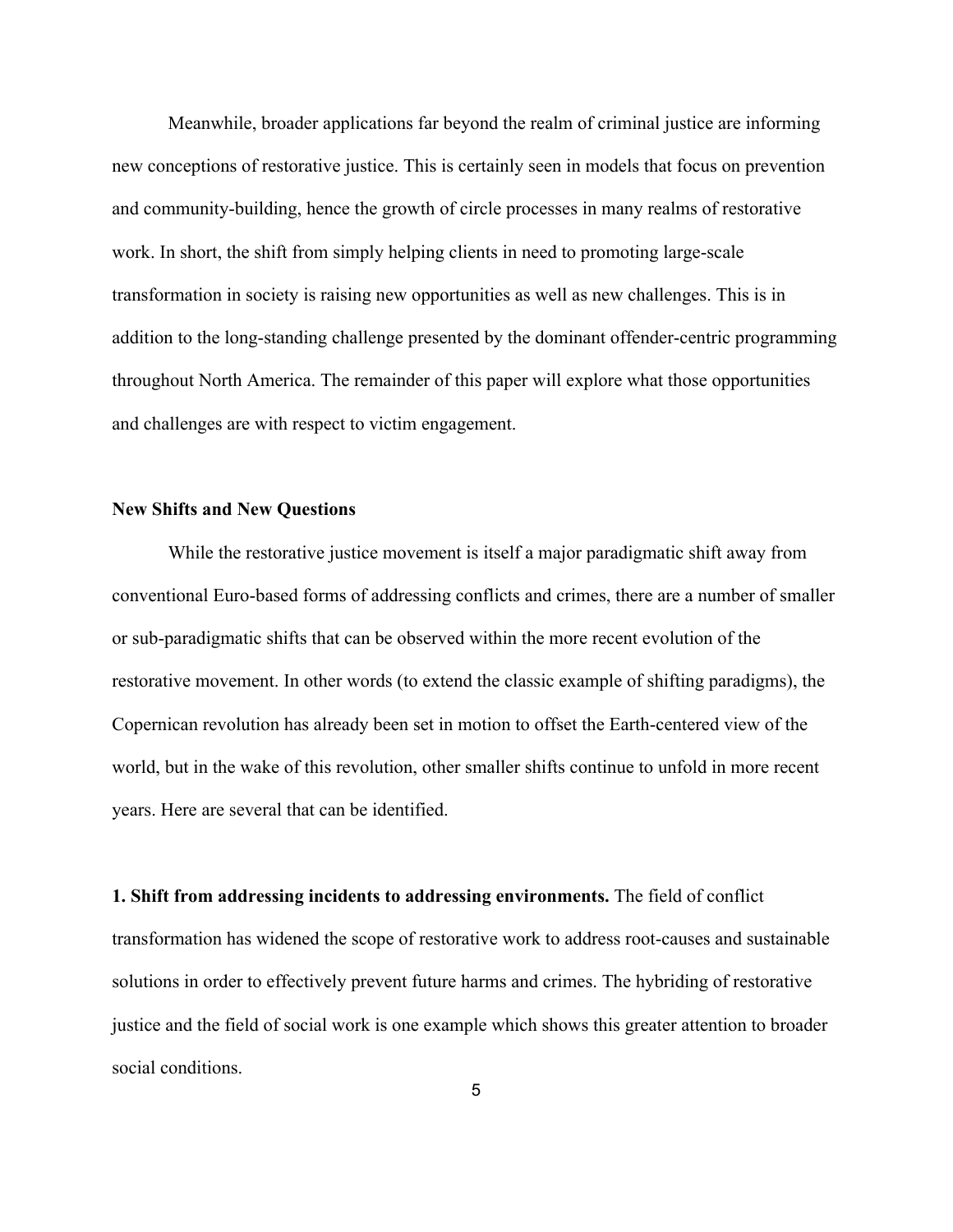**2. Shift from helping individuals to helping communities.** As a restorative view of crime (and the resolution of crime) has highlighted webs of relationality, restorative processes have engaged larger circles of participants who play vital roles in sustaining positive outcomes. The rise of "community justice" in neighborhood contexts is one expression of this. Indigenous concepts, such as 'ubuntu' serve to sharpen this vision. Restorative models have been designed to help entire communities impacted by oppression or violence.

**3. Shift from criminal realm to all realms of human relationships.** Widening applications of restorative practices in schools, workplaces, faith communities, race relations, etc., along with restorative forums and networks for addressing community concerns have all demonstrated that 'justice' applies to *the righting of all relationships in all realms of human interaction*.

**4. Shift from intervention response to interventions** *and* **prevention.** Concerns for healthy communities and relational networks have expanded dialogue models into the realms of prevention and community-building. Intervention models themselves have been increasingly recognized as having preventative merit. Even correctional work within prisons is geared more toward the prevention of re-offending.

**5. Shift from mediation-based models to circle-based models.** Circle processes have demonstrated an adaptive capacity to promote the values associated with social environment, community, relationships, and prevention. They also teach skills that allow participants to replicate the model in a wide variety of contexts. Moreover, they are ideal in the capacity move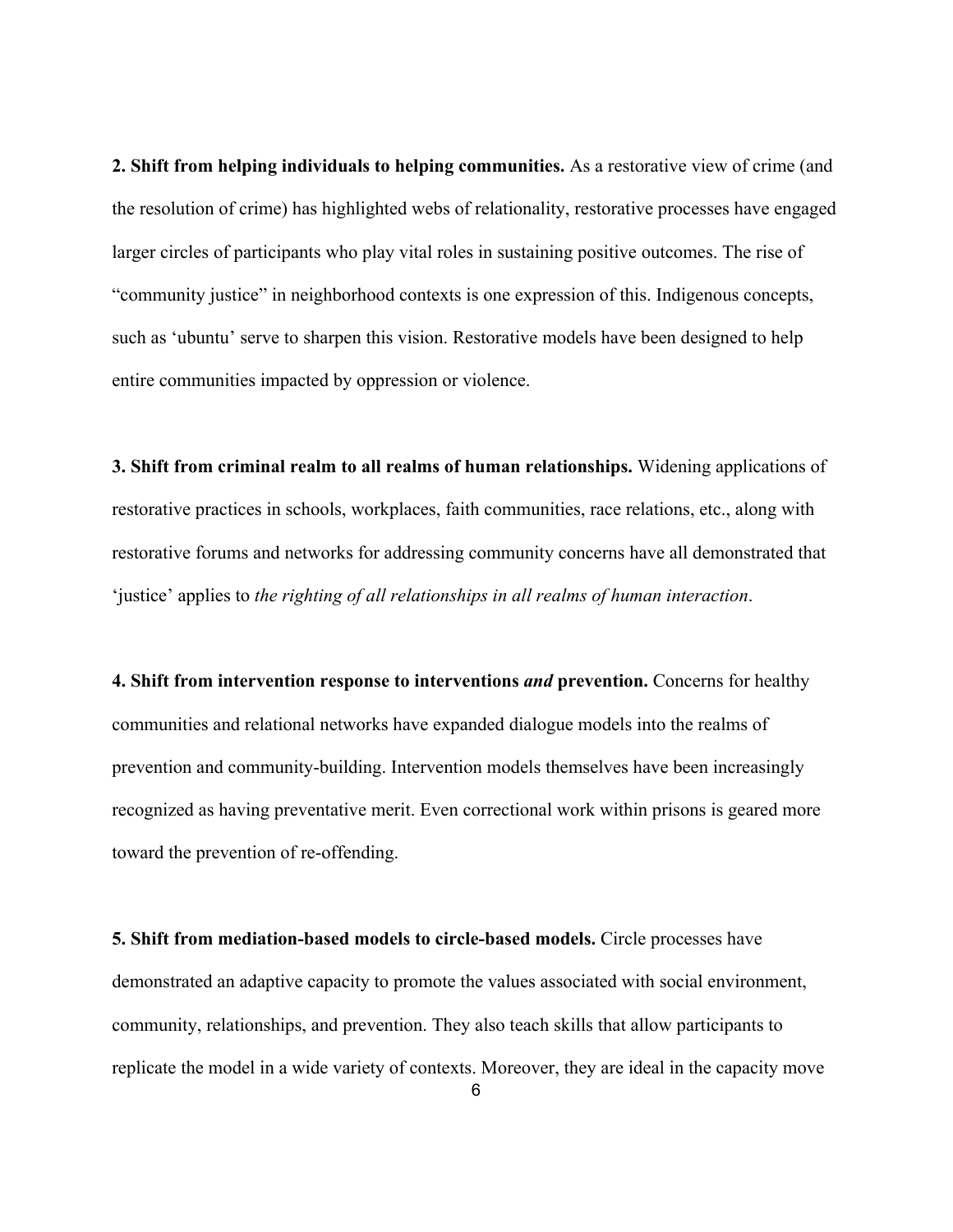easily between preventive and interventive contexts. At the same time, mediation and conference models have been recognized for their own distinctive strengths which compensate for the limits of circle processes.

**6. Shift from the 'narrow present' to the 'deep past'.** Increased awareness regarding trauma issues and historical harm have revised ways in which offenders are held accountable and victims are supported. Customized models for addressing sexual assaults and domestic violence have also grown. Trans-generational trauma initiatives are opening doors for whole communities to address historical harms and to seek reparations.

**7. Shift from professional partnership to people-empowerment.** Restorative practitioners, while promoting client-empowerment from the earliest years of practice, have largely depended upon strong partnerships with professionals in government positions. Restorative stakeholders, especially among people of color, are finding new ways to empower prevention and intervention work that is primarily dependent on community and grassroots efforts.

**8. Shift from limited victim identities to broad victim identities.** Whereas restorative language initially reserved victim identification with people who were deemed 'victims' in a criminal case referral, victimization language now covers everyone in any harming situation, including offenders, as having either backstories of traumatic victimization or direct impacts from a particular incident. This can extend through an entire community of people.

Altogether, these eight shifts within the past couple of decades in the restorative justice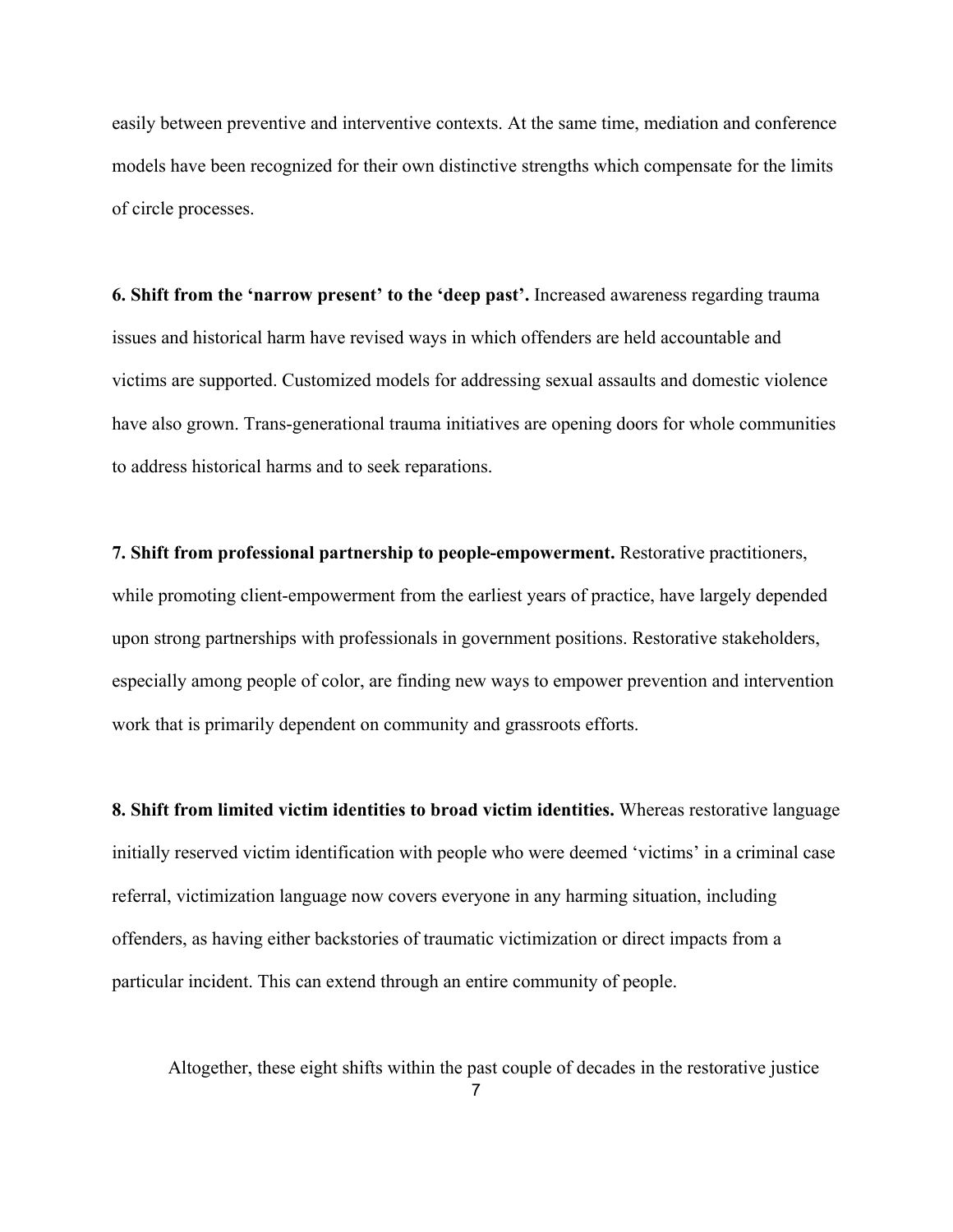movement demonstrate healthy growth and expansion. It goes without saying that they all share an intersectionality whereby they cannot be separated out from each other. At the broadest level, they indicate the larger shift from restorative justice as programming for individuals to restorative justice as a comprehensive framework for addressing any and all levels of harm and conflict. At the same time, these shifts demonstrate that the primary work of restorative justice has not been co-opted by the main justice system. Indeed, the very expansion of restorative work beyond the realm of criminal justice has allowed the movement to maintain a high degree of autonomy from institutional systems of justice, social work and education. But even with this growing autonomy, major sectors of the restorative justice movement are integrating these very systems with ancient wisdom and community ownership.

One ongoing trend that coincides with the shift in victim identities involves a shift in language. Attention to terminology and its effects has been a defining feature of the movement; from the earliest years on, there have always been lively discussions about the need to replace old language with improved language. For example, the word 'reconciliation' was dropped from most of the original VORP (Victim Offender Reconciliation Programs) since it appeared to be too prescriptive. More recently, the very terms 'victim' and 'offender' have come under scrutiny. For many in today's restorative world, the fact that this article even uses them freely is problematic. Not only do these words reflect a carry-over from the old paradigm, but they serve to limit a person's identity in ways that could inhibit their journey toward wholeness. This topic simply highlights how there is a very real tension that exists between older and newer framings during a time of sub-paradigmatic.

As Carl Stauffer rightly asks, "How do we find a new language that does not restrict us to the criminal legal labels of 'victim' and 'offender' that present an artificial bifurcation and a

8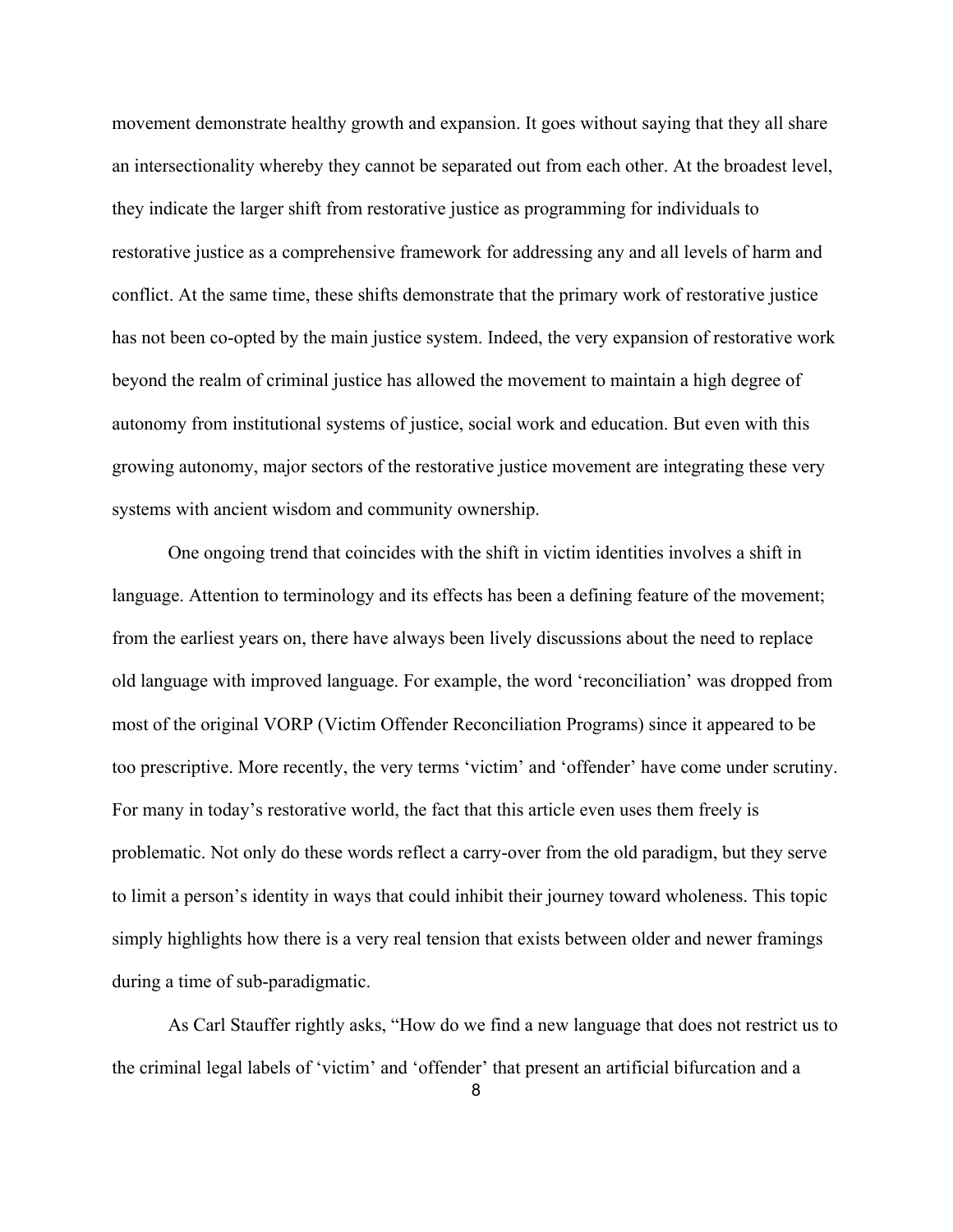political polarization between people who are harmed and who have harmed?"<sup>9</sup> Jonathan Stith recognized this same "criminalizing binary 'offender-victim' framework that continues to characterize restorative justice practice within restorative practices in education.<sup>10</sup> Not only does this framing help to perpetuate the school-to-prison pipeline, he notes, but it also serves to maintain greater disparities for students of color. Judge Carol Perry of the Navajo Nation emphasized the interdependent "fluidity of healing for everyone involved" whereby when offenders are working to repair themselves, everyone helping them is able to get better, too.<sup>11</sup> All of these examples break down the dichotomy between harming and harmed persons. We could not agree more on the importance of this shift from traditional western thinking. But we are raising an important question in this context. What are the long-term implications of removing or replacing the term 'victim' for people who have been more severely impacted or traumatized by violent crimes? Will shifts in language eventually strengthen or diminish direct services?

A related challenge to the language we use for harming and harmed persons, is the rising attention given to offenders and communities as victimized persons or groups. Again, broadening victimized identities has been a very positive development during the past decade. The documentary film *Healing Justice*, for instance, opens the window toward the way incarcerated men and women have a true need to be healed from their own backstories of victimization while taking responsibility for their own harming choices.<sup>12</sup> The deeper question is that as restorative practitioners increasingly innovate to address these broader dimensions of victimization, how well will those who traditionally have been called 'victims' be served? Will they continue to

 <sup>9</sup> Stauffer, Epilogue, *Listening to the Movement,* 3.

<sup>10</sup> Stith, "Bigger Than An RJ Circle: Youth Organizing for Restorative Justice in Education," *Listening to the* 

*Movement*. <sup>11</sup> Stauffer, Shah, Introduction, *Listening to the Movement*, 12.

<sup>12</sup> *Healing Justice* (World Trust film) 2018.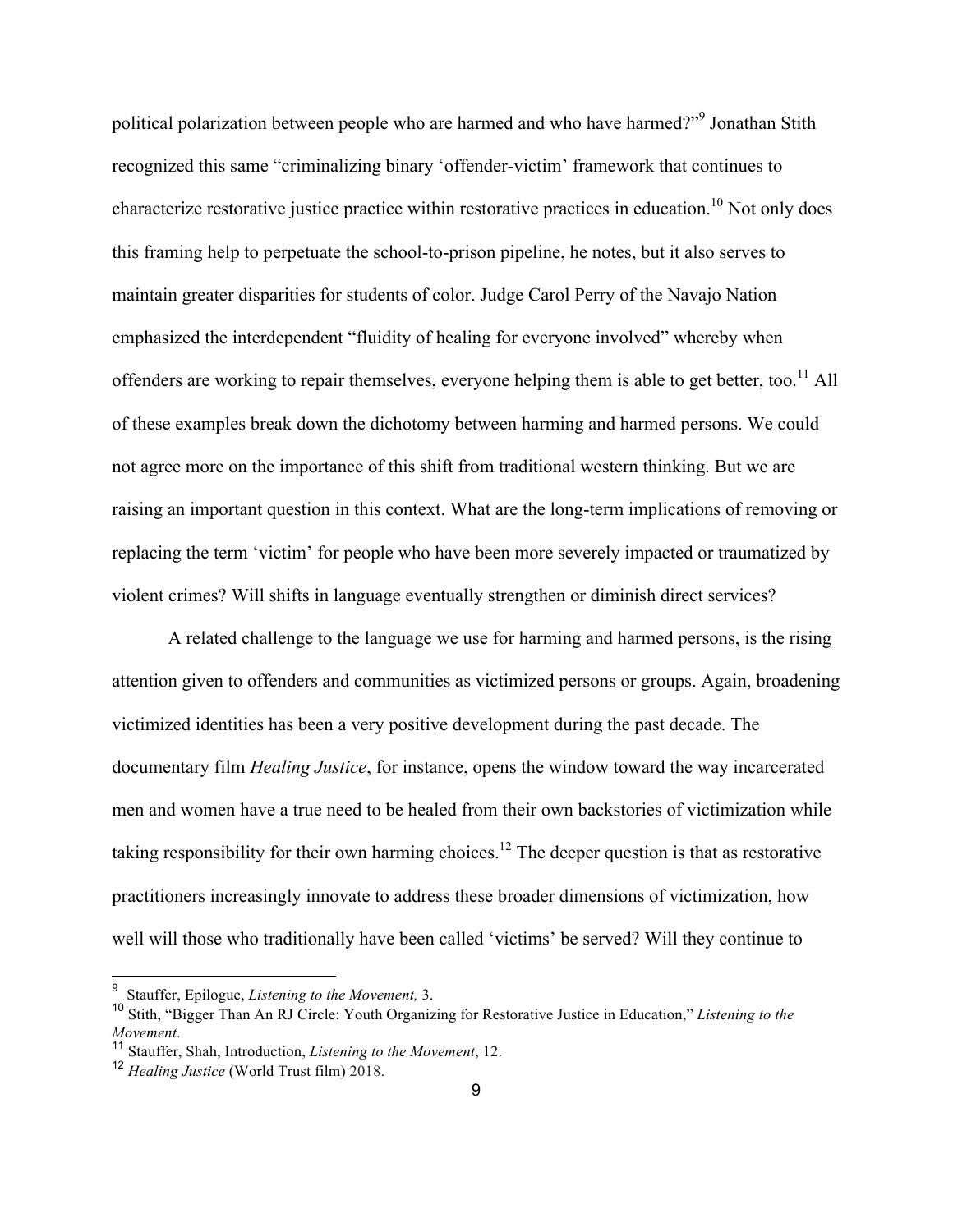receive services informed by sensitive, best-practices that have stood the test of time over the past four decades? Another way to pose this question is as follows. Will the increasing attention to social transformation and community well-being result in reduced attention or improved attention to restorative services for those who are harmed by conflicts and crimes? This framing, obviously, is not implying that both cannot happen together. Not only can they operate in parallel; they can thrive interdependently. At stake, however, is if recent shifts toward larger, transformative aspects of restorative justice will diminish the traditional commitment of services that are tailored for victims of harm or crime.

### **Combining New Perspectives with Old Commitments**

It is our belief that restorative justice practitioners, while embracing opportunities created by new trends toward transformative and liberatory expressions of restorative justice, need to simultaneously reconnect and recommit to the founding principles of the movement from the last century that were so clearly grounded in both serving victims and inviting their active participation in the justice process through various restorative and community justice initiatives. This statement needs to be qualified within the growing universe of restorative practices. We are mostly voicing our concern within the limited realm of criminal justice in the North American context. More specifically, we are referencing the context of restorative dialogue services available to both offending and victimized parties. The positive opportunity here, to draw together now both the old and the new, is that the very insights gained within the last decade regarding trauma, historical harm, community supports, root causes, and even prevention, can all contribute to a more holistic set of services that are rooted in the original commitment of the restorative justice movement to assist those who have been victimized by acts of violation.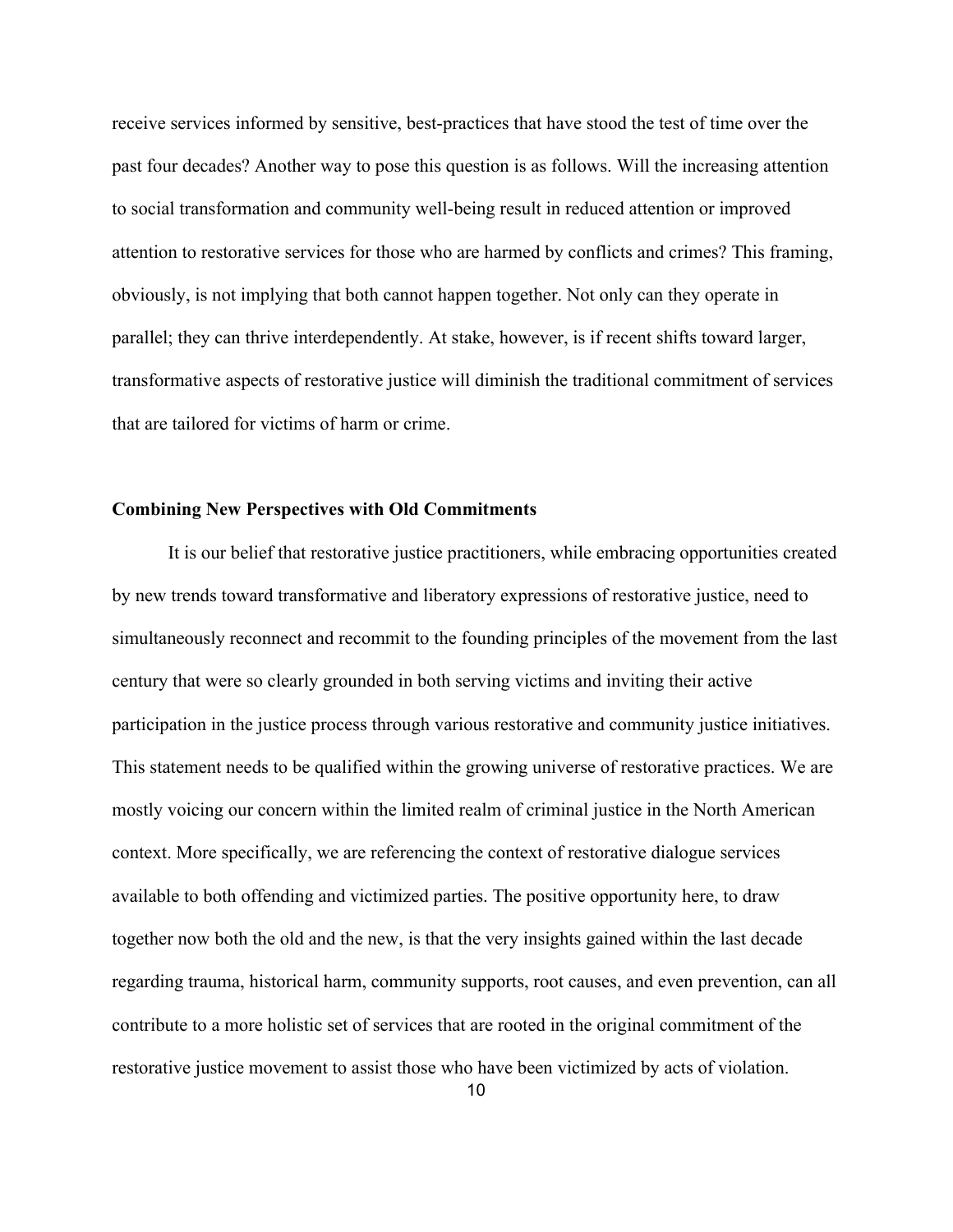This recommitment to original principles, therefore, needs to be anchored in a deep understanding and use of trauma-informed restorative practices. One of the emerging lessons from restorative dialogue practitioners is that in asking both offending and victimized parties to prepare for the benefits of joint, dyadic conversation with each other, both parties share much in common with each other. Both have experienced a type of disorientation and disempowerment as a result of an impactful incident leading up to an arrest. Life is no longer normal for either of them. Both certainly have distrust on many levels, and in this vulnerability, they naturally have their guards up. Trauma stems from the incident itself, but may very well reverberate more loudly from earlier traumatic experiences. All of this is compounded when someone comes from a community that bears the marks of deeper, historical trauma. The effects of trauma include 1) estrangement/sense of isolation, 2) feelings of powerlessness or helplessness, 3) changes in one's view of oneself and the world, 4) devastating fear, loss of safety or trust, and 5) feelings of shame, blame, guilt and stigma.<sup>13</sup> In brief, by looking through the lens of trauma, restorative services will necessarily become more humane and holistic.

This perspective on the commonalities between victim and offender experiences is already an important step in countering the bifurcation that was noted earlier. A sensitive and holistic engagement of offending and victimized persons, in the effort to help them reclaim aspects of their own humanity and see their common humanity in the other person, will help them both take the calculated risk of restorative dyadic encounter. As both parties meet with facilitators in initial sessions, they also experience a similar invitation to *find strength in going down the path of chosen vulnerability*. All of this has to do with the creation of a safe container in which hard but healing conversations can happen. Core principles of trauma-informed care

 <sup>13</sup> Blake, M. 2010.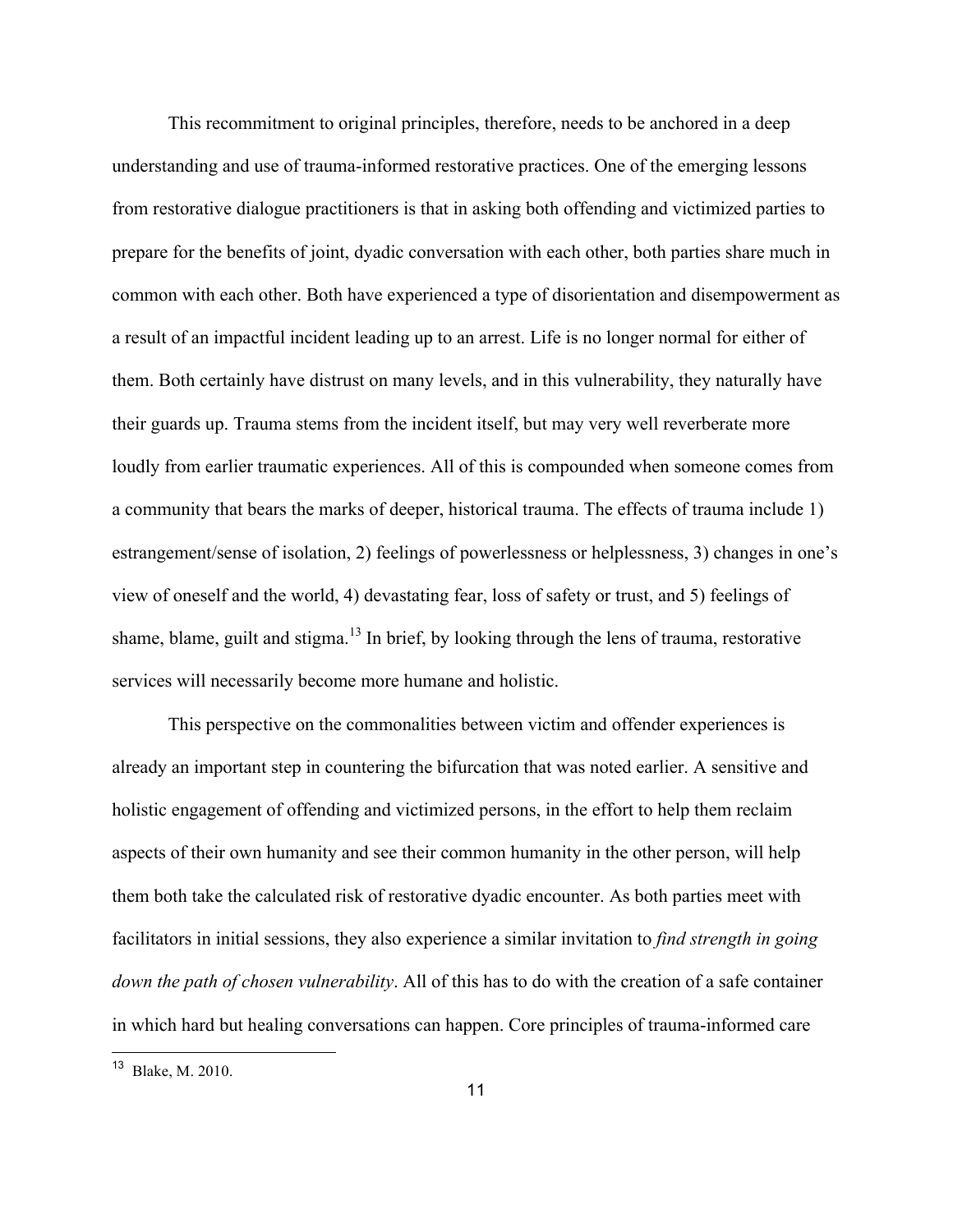with victims of crime help to ensure the safety of this space. Elements supporting this include:

- Safety: applying "do no harm" to ensure physical and emotional safety
- Trustworthiness: through supportive, empathetic, clear communication
- Choice: prioritizing victim choice and control over participating or exiting
- Collaboration: sharing power with the person who was victimized
- Empowerment: practicing a strength-based perspective in working with those victimized by crimes rather than focusing on their deficits<sup>14</sup>

#### **New Recommendations for Victim Engagement**

The question still remains, namely whether we can serve victims of crime well as we move forward in our North American context. On one hand, new measures need to be taken to counterbalance the offender-centric models of restorative dialogue which are mostly rooted in institutional agencies. This issue, as indicated by the Listening Project, is far too perennial if victim service stakeholders (let alone, actual victims of crime) continue to feel alienated. On the other hand, a set of shifting trends within the restorative justice movement provide both opportunities for growth, but possibly some challenges with respect to our capacity to serve victimized people well. What follows now are some recommendations that can help address both sets of challenges while integrating the learnings of recent trends in the movement. These will be split into two main categories, the first pertaining to victims of crimes, and the second related to other realms of harming and victimization. The latter listing is not meant to be comprehensive but only representative of some areas of wider restorative work.

 <sup>14</sup> Beyer, L.L., 2010.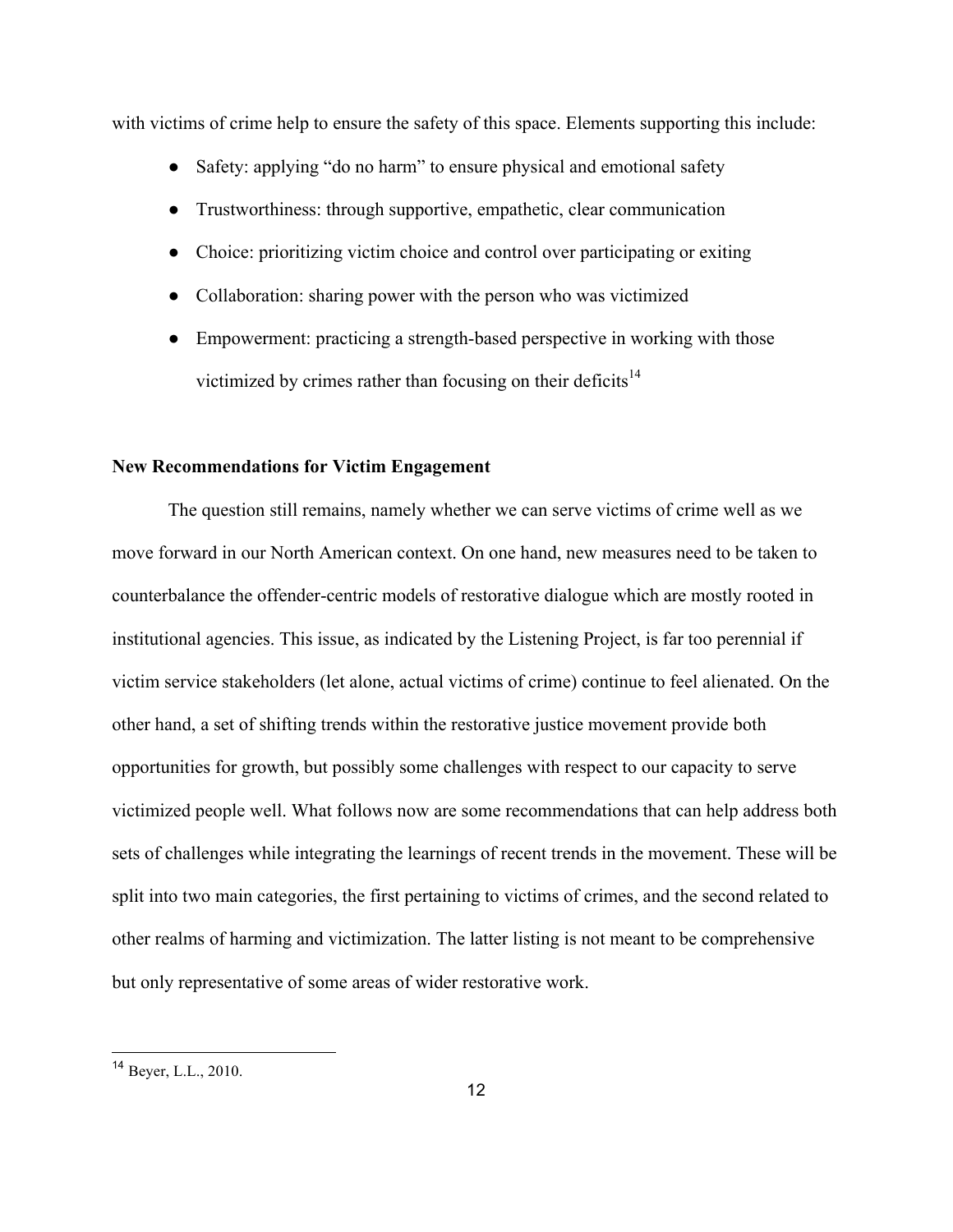# **As Related to Victims of Crime**

1. Greater attention to serving victims on their *own* terms, hence:

- More authentic initial communications
- More flexibility in support and listening services
- More preparation opportunities that present options
- More invitation for victims to tell their story in other settings
- More response to victims of crimes with offenders identified
- 2. Greater use of other victim voices in dialogue processes:
	- Victim surrogates (with similar crime experience)
	- Victim substitutes (with personal impact story)
	- Community members (representing impacted communities)
	- Victim-Shuttle option (relay of impact statements and reparation requests)
	- Use of pre-recorded video for safer encounter
- 3. Greater use of multi-method approaches to cases:
	- Conference, then broader Circle sequence
	- Blended Circle-Conference model
	- Parallel processes for both victim and offender
	- Support Circles for victims only
	- Post-process communications and supports
- 4. Greater collaboration with victim service workers:
	- include them in front-end program design
	- include them in guiding case timing factors
	- integrate their volunteerism with restorative options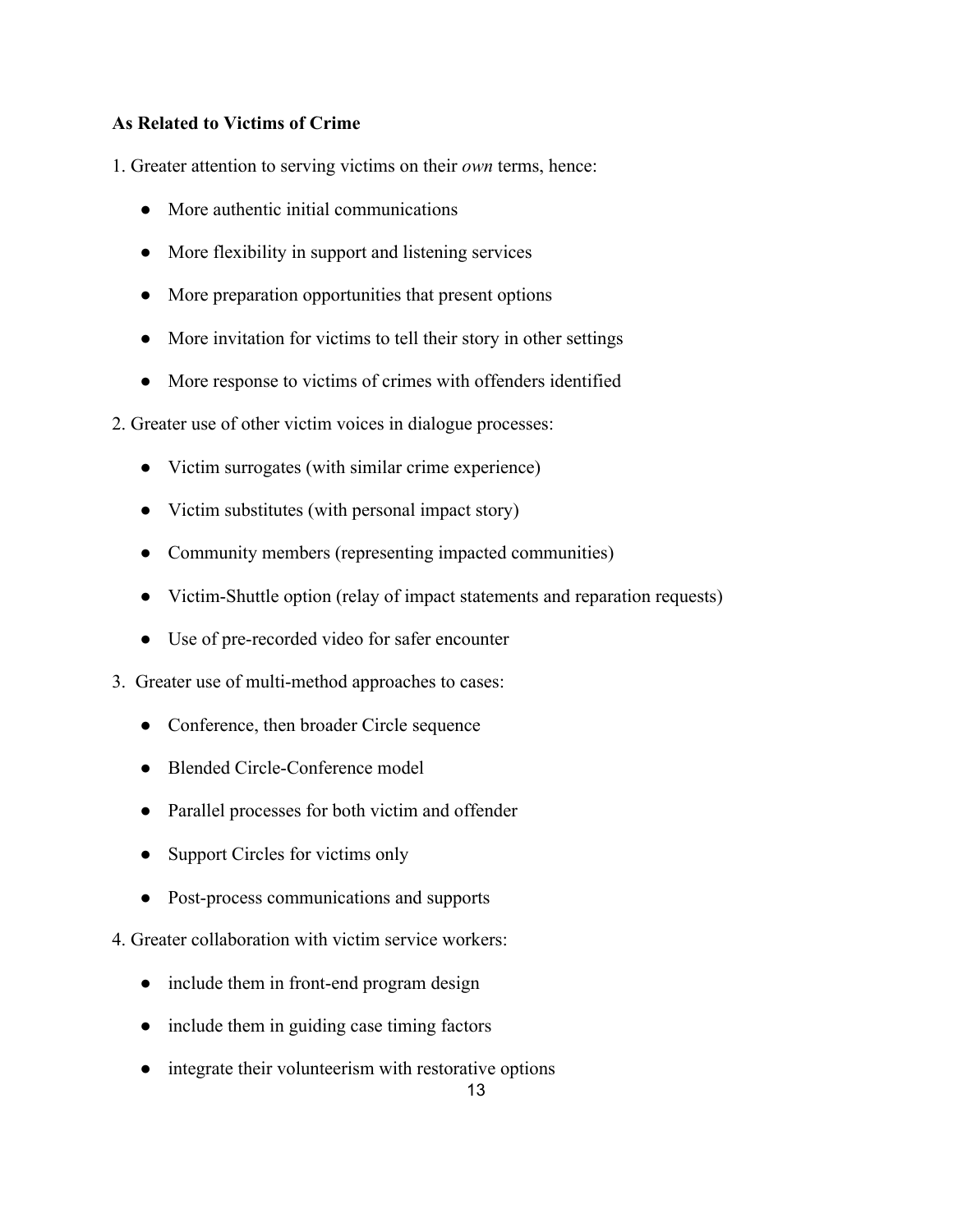- provide brochures on restorative services
- invite victim-initiated case opportunities

5. Great attention to conditions and community:

- effort to address root conditions causing crimes
- effort to include community members in processes
- effort to link up victim supports with community
- effort to address secondary-victimization
- effort to provide meaningful community service

## **As Related to Other Realms of Harming and Victimization**

- 1. Re: Abuse and Bullying Situations: use parallel processes for serving offending and victimized parties as the default model; empowerment of other people (bystanders, friends, family members, etc.); preparation meetings are also routine.
- 2. Re: Large-scale Trauma on Communities (such as hate crimes, ethical breaches, sudden critical incidents, deaths, etc.): create a team-approach to map out successive, concentric healing and resolution processes; multi-model approach with forecasted follow-up meetings.
- 3. Re: Incarcerated Offenders (both prison and jails): provide restorative justice learning and restorative dialogue opportunities in both group and individual settings; use of victim surrogates to participate in prison-based circle meetings; open up capacities for safe exchange of communications between offenders and victims of similar or same cases.
- 4. Communities and Law Enforcement: create frameworks that initially introduce dialogue models to respective groups, then build up trust through small pilot groups, and finally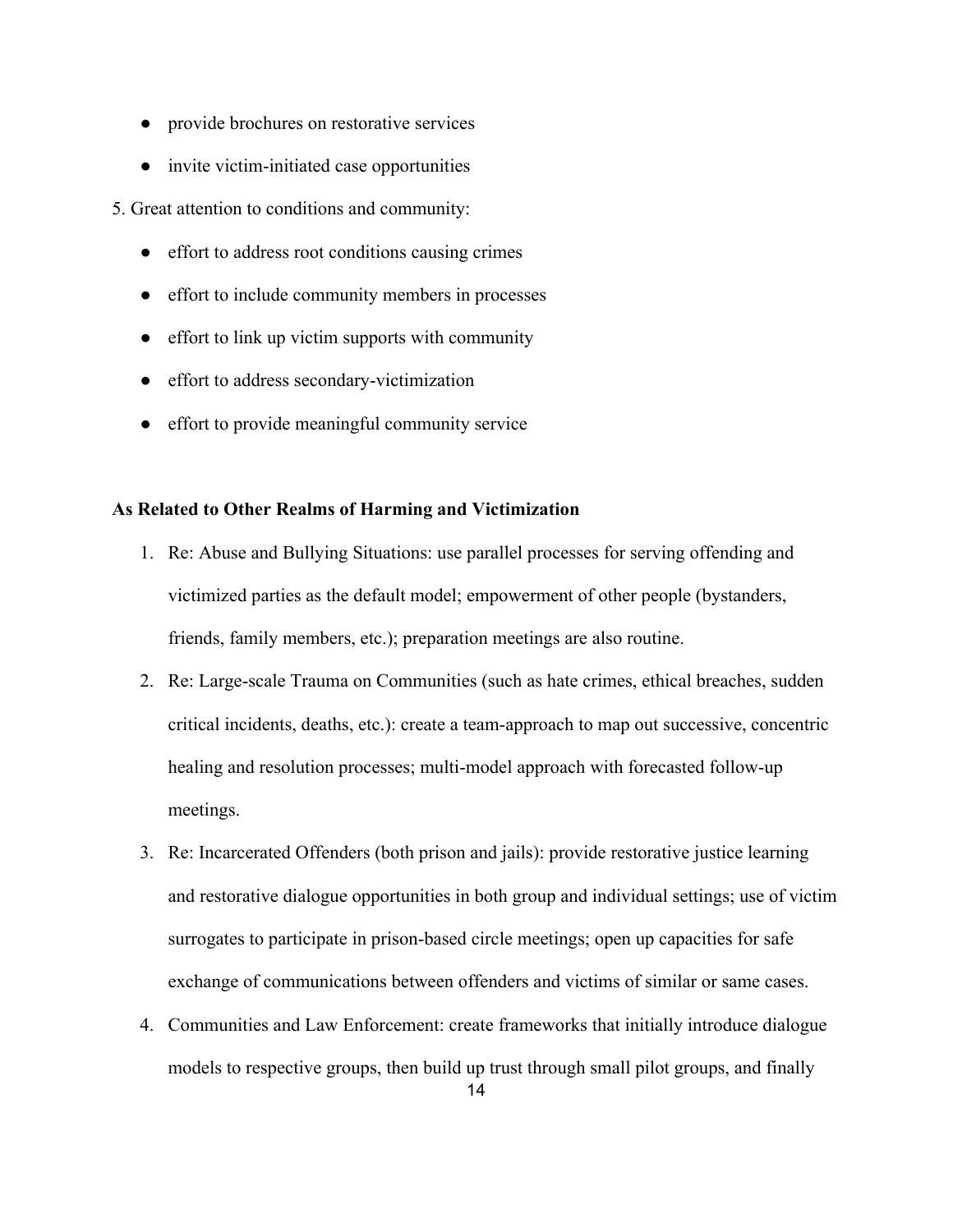broaden out participation that is more inclusive; find common ground in experiences.

5. Marginalized or Oppressed Communities: groups with protective-class status with regards to the discrimination of human rights; support the intersectionality of human and social experiences; empower leaders representing these groups to facilitate processes.

In closing, the recommendations related to victims of crime add up to a recommitment to the original restorative principles as articulated in the movement's early years and summarized well in the Ten Signposts for Victim Involvement (see below). At the same time these recommendations reflect a wider menu of options that require a flexible and communal approach as informed by more recent trends in the movement. The best of the Old and the best of the New need to hold hands together. A good example of where these could come together is a community's decision to serve victims of crimes where no offender was arrested or apprehended. Many property crimes, for example, occur in situations where offending parties are never caught. Could not a restorative community create specific services and funding to serve people who were victimized, but whose cases never enter the legal realm because their information simple went no further than a police or sheriff's department? A progressive community would find a way to serve 'offenderless' victims no less than other victims who are 'in' the system.

The main concern of this article, though, is for victims who do enter a system of traditional justice. Chances are that limited resources will make them feel under-served. Forty years of restorative justice dialogue work in North America has certainly established that victims who participate in well-prepared and well-guided conversations with offenders indicate high satisfaction in the justice they experience. Nevertheless, the state of offender-centric restorative programming in North America has severely limited both the quantity and quality of services to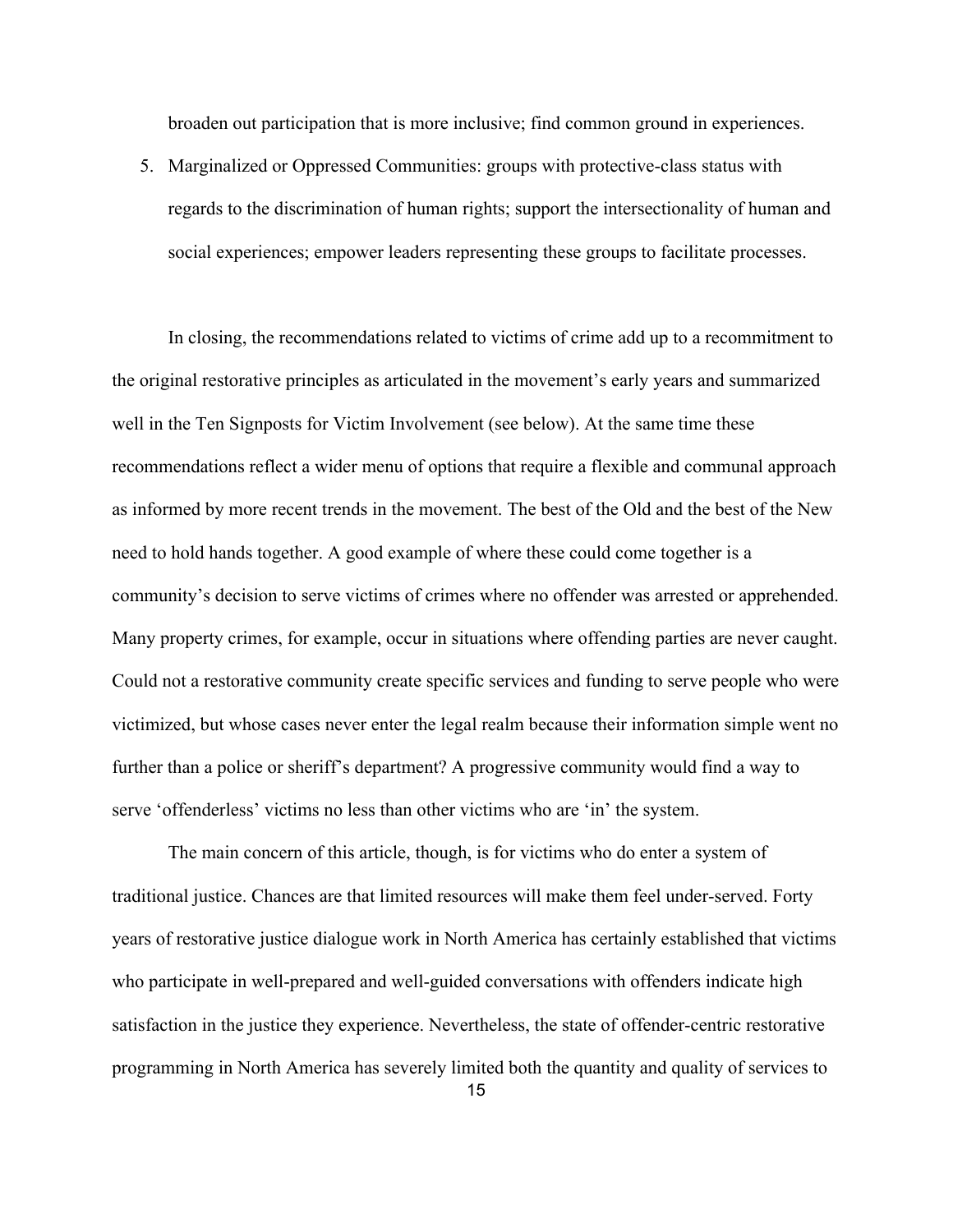victims of crime. As practitioners attempt to remedy the nature of these services, the newer challenge will be to keep restorative work for victims toward the center of the radar screen as the movement increasingly broadens its vision toward the transformation of social life and institutions. This balanced approach fits well with what Carl Stauffer and Sonya Shah pointed out in the Introduction to this anthology. The main goal is not to become either a reformer or a revolutionary. "The focus of the restorative justice movement is to hold in tension both interpersonal and institutional change while at the same time moving towards a cultural shift or societal transformation of how justice is understood and practiced for the future.<sup>"15</sup> It is in this tension that we will renew our commitment to serving victims of crime as well as possible.

# **The Ten Signposts of Victim Involvement 16**

We are working toward appropriate victim involvement (in restorative justice) when:

- 1. Victims and victim advocates are represented on the governing bodies and initial planning committees.
- 2. Efforts to involve victims originate from a desire to assist in their recovery/reconstruction. Benefits to the offender are not the primary motive of the program for victim involvement. Victims should be free from the burden of rehabilitation or assisting offenders (unless they choose to do so).
- 3. The safety of the victim is a fundamental element of program design.

 <sup>15</sup> Stauffer, Shah, Introduction, Listening to the Movement, 18 (online version).

<sup>16</sup> Zehr, Achilles, "Ten Signposts for Victims Involvement," Victim Advocate (1999).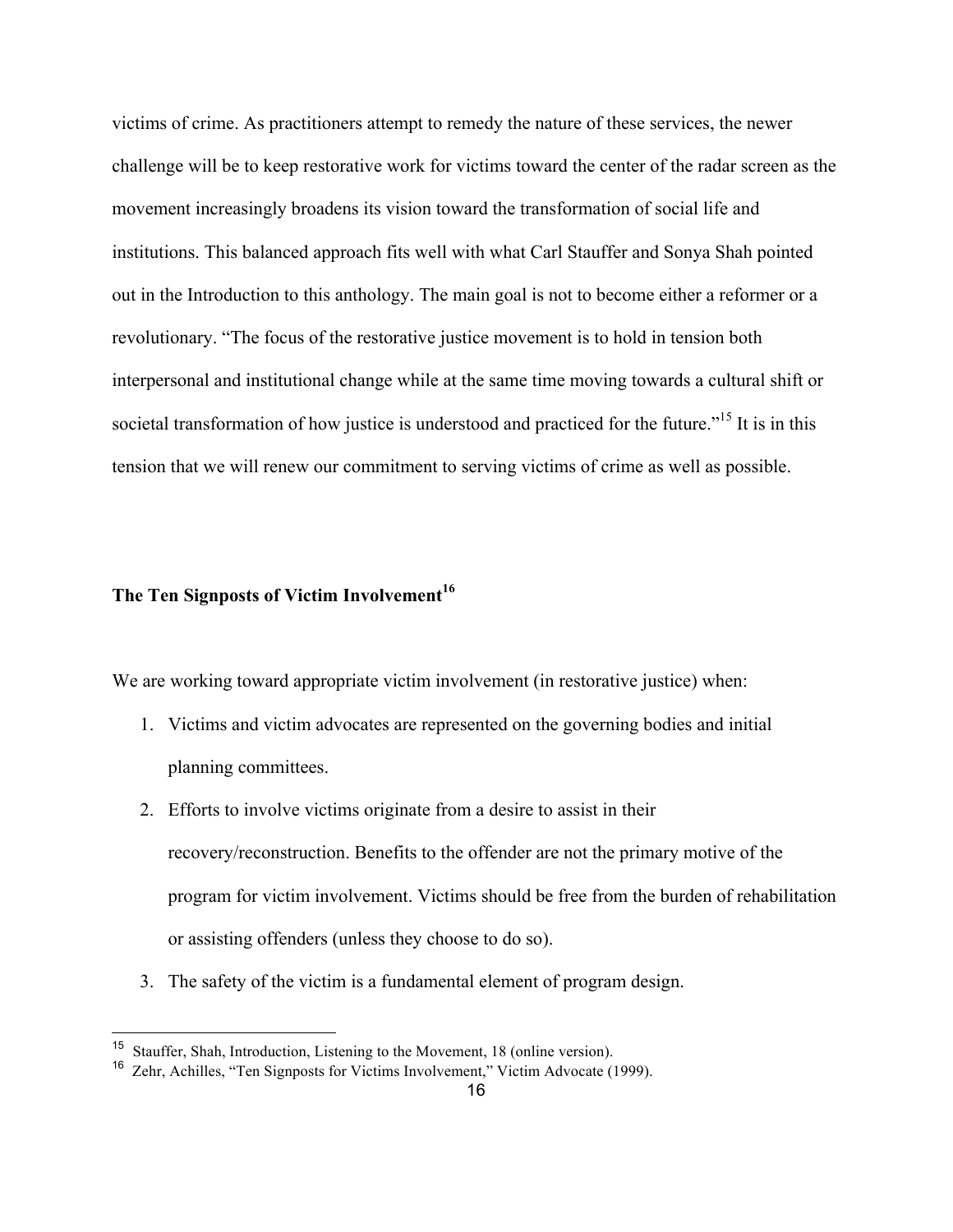- 4. Victims are presented with clear understandings of their roles, including potential benefits and risks to themselves and offenders.
- 5. Confidentiality is provided within clear guidelines.
- 6. Victims are provided as much information as possible about the case, the offense, and the offender.
- 7. Victims are able to identify and present their needs, and are provided options and choices.
- 8. Victim opportunities for involvement are maximized.
- 9. Program design provides for referrals for additional support and assistance.
- 10. To the extent possible, program services are made available to victims even when their offender has not been arrested.

#### **Bibliography**

Beyer, L.L. 2010. ADD

Blake, M. 2010. ADD

Bradshaw, W. & Umbreit, M.S. "Assessing satisfaction with victim services: The development and use of the victim satisfaction with offender dialogue scale." *International Review of Victimology*. 2003.

Bradshaw, W. & Umbreit, M.S. "Victim satisfaction with juvenile offender dialogue: Results from a four-site study." Child and Adolescent Social Work. 2004.